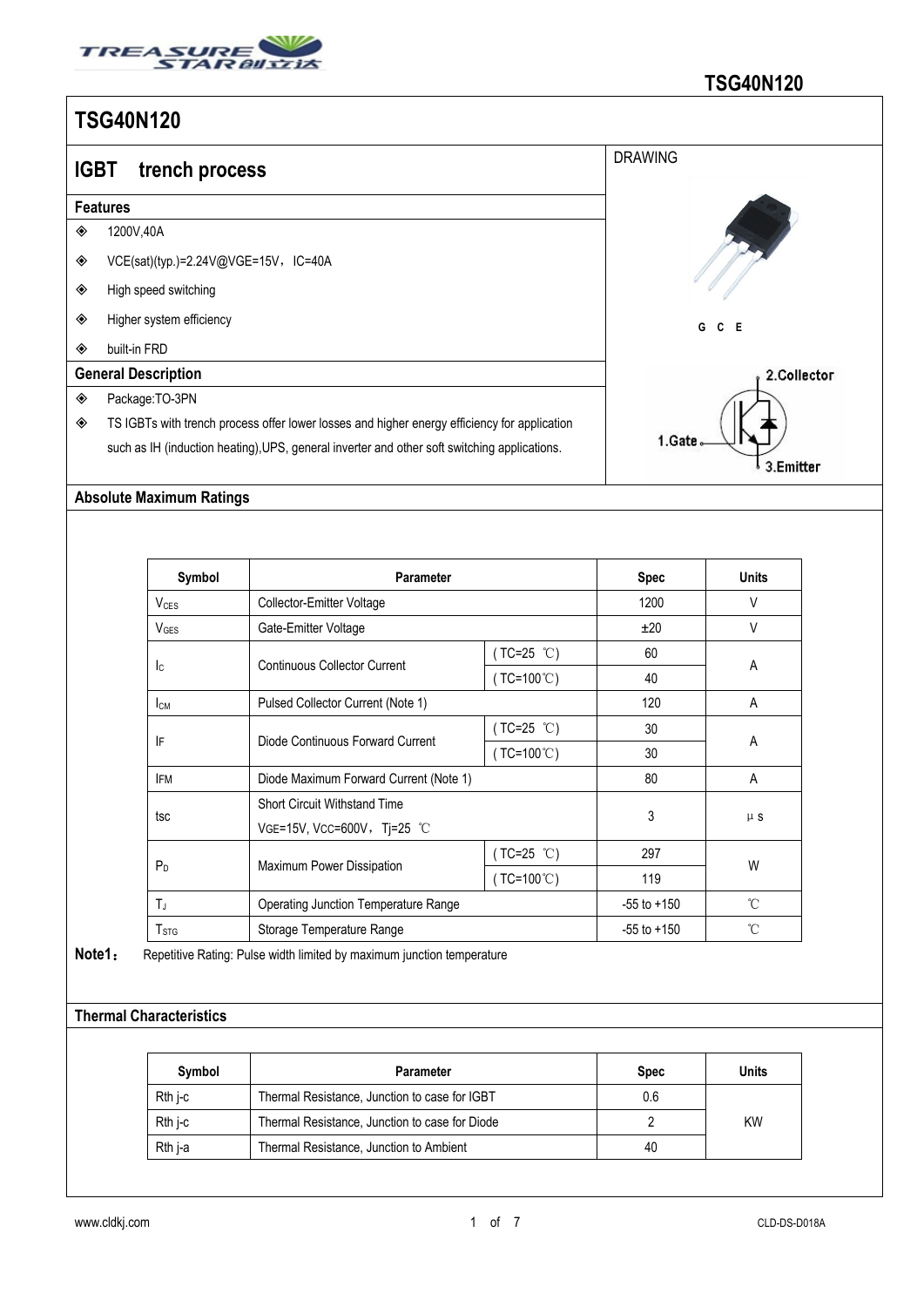

### **Electrical Characteristics** (TC=25℃ unless otherwise noted )

| Symbol                    | Parameter                                     | <b>Test Conditions</b>                                                                  |            | Min  | <b>Typ</b> | Max    | <b>Units</b> |  |
|---------------------------|-----------------------------------------------|-----------------------------------------------------------------------------------------|------------|------|------------|--------|--------------|--|
|                           | <b>Static characteristics</b>                 |                                                                                         |            |      |            |        |              |  |
| <b>BV<sub>CES</sub></b>   | Collector-Emitter Breakdown Voltage           | VGE= 0V, IC= 250uA                                                                      |            | 1200 |            |        | $\vee$       |  |
|                           | Collector-Emitter Leakage Current             | Tj=25 $°C$<br>VCE= 1200V, VGE=                                                          |            |      |            | 0.4    |              |  |
| $l_{\text{CES}}$          |                                               | 0V                                                                                      | Tj=150 °C  |      |            | 4.0    | mA           |  |
|                           | Gate Leakage Current, Forward                 | VGE=20V, VCE= 0V                                                                        |            |      |            | 200    | nA           |  |
| <b>I</b> GES              | Gate Leakage Current, Reverse                 | $VGE = -20V$ , $VCE = 0V$                                                               |            |      |            | $-200$ | nA           |  |
| VGE(th)                   | Gate Threshold Voltage                        | VGE= VCE, IC= 250uA                                                                     |            | 5.0  | 6.0        | 7.0    | V            |  |
|                           | <b>Collector-Emitter Saturation Voltage</b>   | $VGE=15V,$                                                                              | Tj=25 $°C$ |      | 2.24       | 2.4    |              |  |
| VCE(sat)                  |                                               | $IC = 40A$                                                                              | Tj=150 °C  |      | 2.5        |        | V            |  |
|                           | Diode Forward Voltage                         | VGE= 0V, IF=40A                                                                         | Tj=25 $°C$ |      | 3.0        |        | $\vee$       |  |
| VF                        |                                               |                                                                                         | Tj=150 °C  |      | 3.3        |        |              |  |
| <b>g</b> <sub>FS</sub>    | transconductance                              | VCE= 20V, IC= 40A                                                                       |            |      | 18.5       |        | S            |  |
|                           | <b>Dynamic characteristics</b>                |                                                                                         |            |      |            |        |              |  |
| Ciss                      | Input Capacitance                             | $VCE = 25V$                                                                             |            | 8450 |            | pF     |              |  |
| Coss                      | Output Capacitance                            | VGE=0V<br>$f = 1$ MHz                                                                   |            |      | 160        |        |              |  |
| Crss                      | Reverse Transfer Capacitance                  |                                                                                         |            |      | 120        |        |              |  |
| $\mathsf{Q}_{\mathsf{G}}$ | Gate Charge                                   | Vcc=750V, IC=40A, VGE=15V                                                               |            |      |            |        | nc           |  |
|                           | IGBT switching characteristic(Inductive Load) |                                                                                         |            |      |            |        |              |  |
| $t d($ on $)$             | Turn-on Delay Time                            |                                                                                         |            |      | 45         |        |              |  |
| t r                       | Turn-on Rise Time                             | Vcc=600V                                                                                |            |      | 50         |        |              |  |
| t d(off)                  | Turn-off Delay Time                           | $IC = 40A$<br><b>VGE=15V/0V</b><br>$RG=12 \Omega$<br>$L_{Load} = 500 \mu H$<br>TC=25 °C |            |      | 165        |        | ns<br>mJ     |  |
| tf                        | Turn-off Fall Time                            |                                                                                         |            |      | 98         |        |              |  |
| Eon                       | Turn-on Switching Loss                        |                                                                                         |            |      | 1.33       |        |              |  |
| Eoff                      | Turn-off Switching Loss                       |                                                                                         |            |      | 0.82       |        |              |  |
| Ets                       | <b>Total Switching Loss</b>                   |                                                                                         |            |      | 2.15       |        |              |  |
| $t d($ on $)$             | Turn-on Delay Time                            | $Vcc = 600V$<br>$IC = 40A$<br>$VGE = 15V$                                               |            |      | 35         |        | ns           |  |
| t r                       | Turn-on Rise Time                             |                                                                                         |            |      | 52         |        |              |  |
| t d(off)                  | Turn-off Delay Time                           |                                                                                         |            |      | 200        |        |              |  |
| tf                        | Turn-off Fall Time                            |                                                                                         |            |      | 225        |        |              |  |
| Eon                       | Turn-on Switching Loss                        | $RG=12 \Omega$<br>$L_{Load} = 500 \mu H$                                                |            |      | 1.35       |        |              |  |
| Eoff                      | Turn-off Switching Loss                       | TC=150 °C                                                                               |            |      | 1.60       |        | mJ           |  |
| Ets                       | <b>Total Switching Loss</b>                   |                                                                                         |            |      | 2.95       |        |              |  |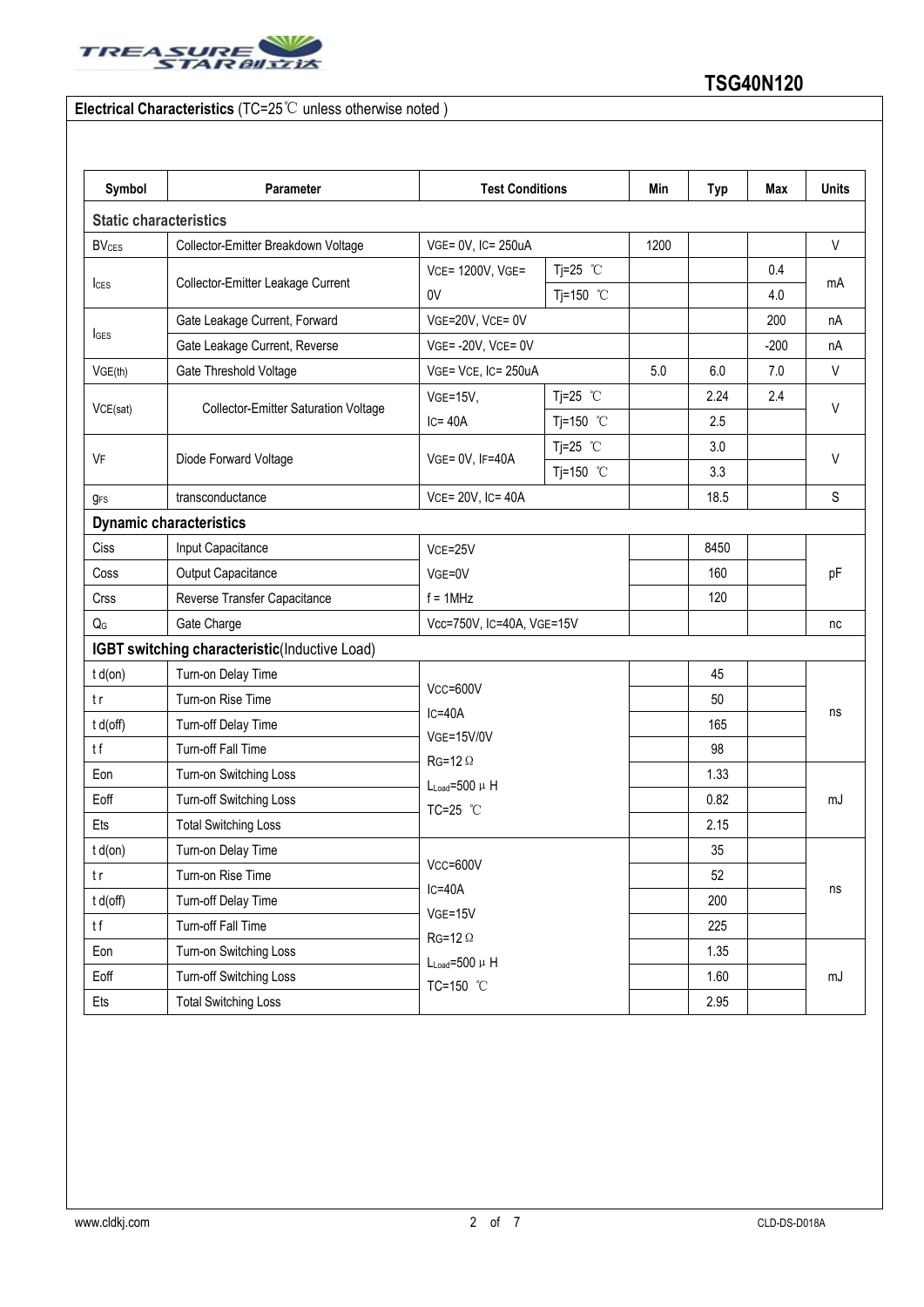

#### **Typical Characteristics**



Figure 1. Collector current as a function of switching frequency

 $(T$ <sub>i</sub> $\leq$ 150°C, D = 0.5, V<sub>CE</sub> = 600V,

 $V_{GE} = 0/115V, R_G = 12\Omega$ 



Figure 2. Maximum power dissipation as a function of case temperature  $(T_i \leq 150^{\circ}C)$ 



Figure 3. Maximum collector current as a function of case temperature  $(V_{GE} \ge 15V, T_{i} \le 150^{\circ}C)$ 



Figure 4. Typical transfer characteristic  $(V_{CE} = 15V)$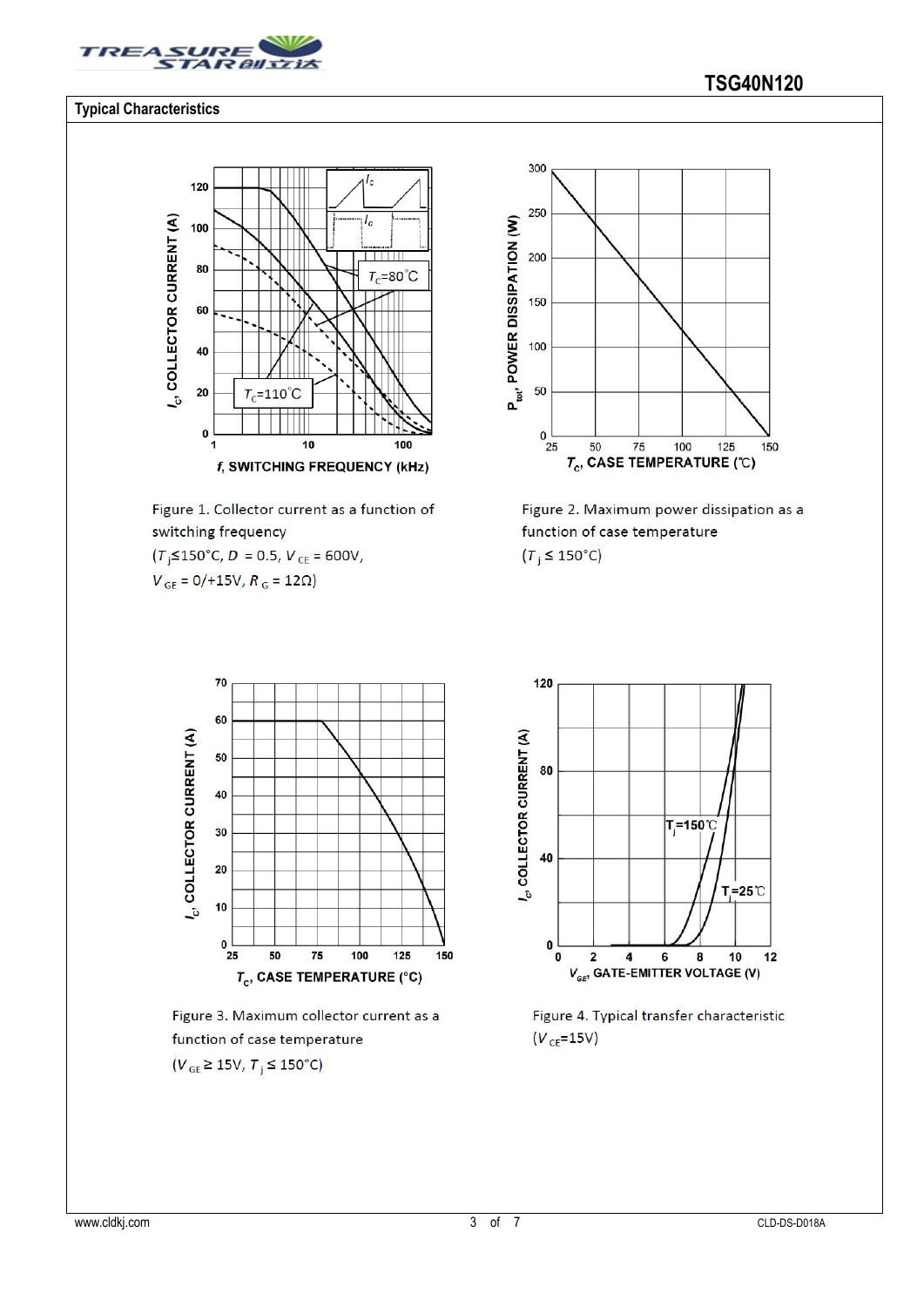



Figure 5. Typical output characteristic  $(T_i = 25^{\circ}C)$ 



Figure 6. Typical output characteristic  $(T_i = 150^{\circ}C)$ 



Figure 7. Typical switching times as a function of collector current (inductive load,  $T$ <sub>i</sub>=150°C,  $V$ <sub>CE</sub>=600V,  $V_{GE}$ =0/15V,  $R_{G}$ =12Ω, Dynamic test circuit in Figure D)



Figure 8. Typical switching times as a function of gate resistor (inductive load,  $T_i = 150^{\circ}$ C, V<sub>CE</sub>=600V,  $V_{GE}$ =0/15V,  $I_c$ =40A, Dynamic test circuit in Figure D)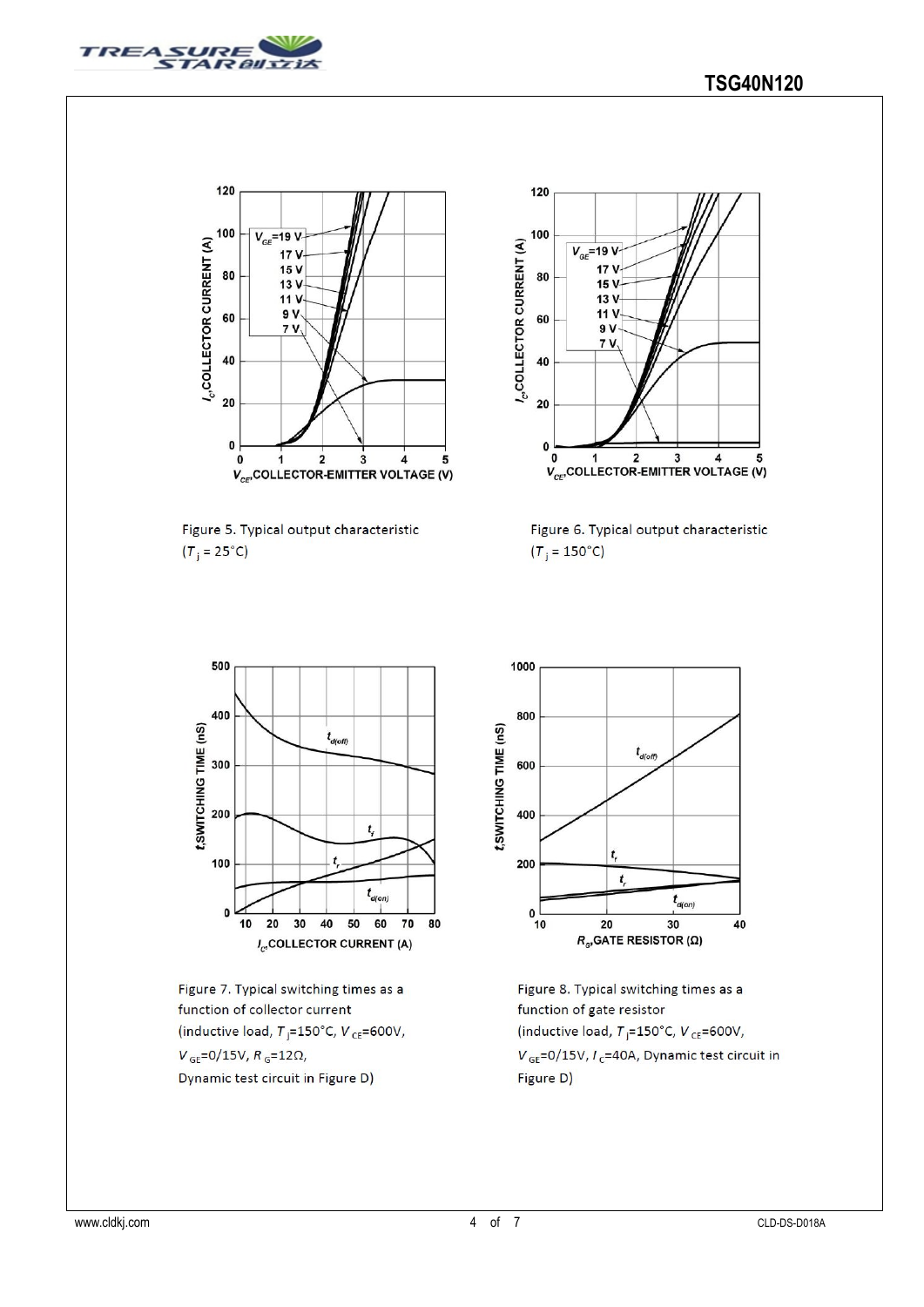



Figure 9. Typical switching energy losses as a function of collector current (inductive load,  $T_{\rm j}$ =150°C,  $V_{\rm CE}$ =600V,

 $V_{GE} = 0/15V, R_G = 12\Omega,$ 

Dynamic test circuit in Figure D)







Figure 11. Typical capacitance as a function of collector-emitter voltage  $(V_{GE}=0V, f = 1 MHz)$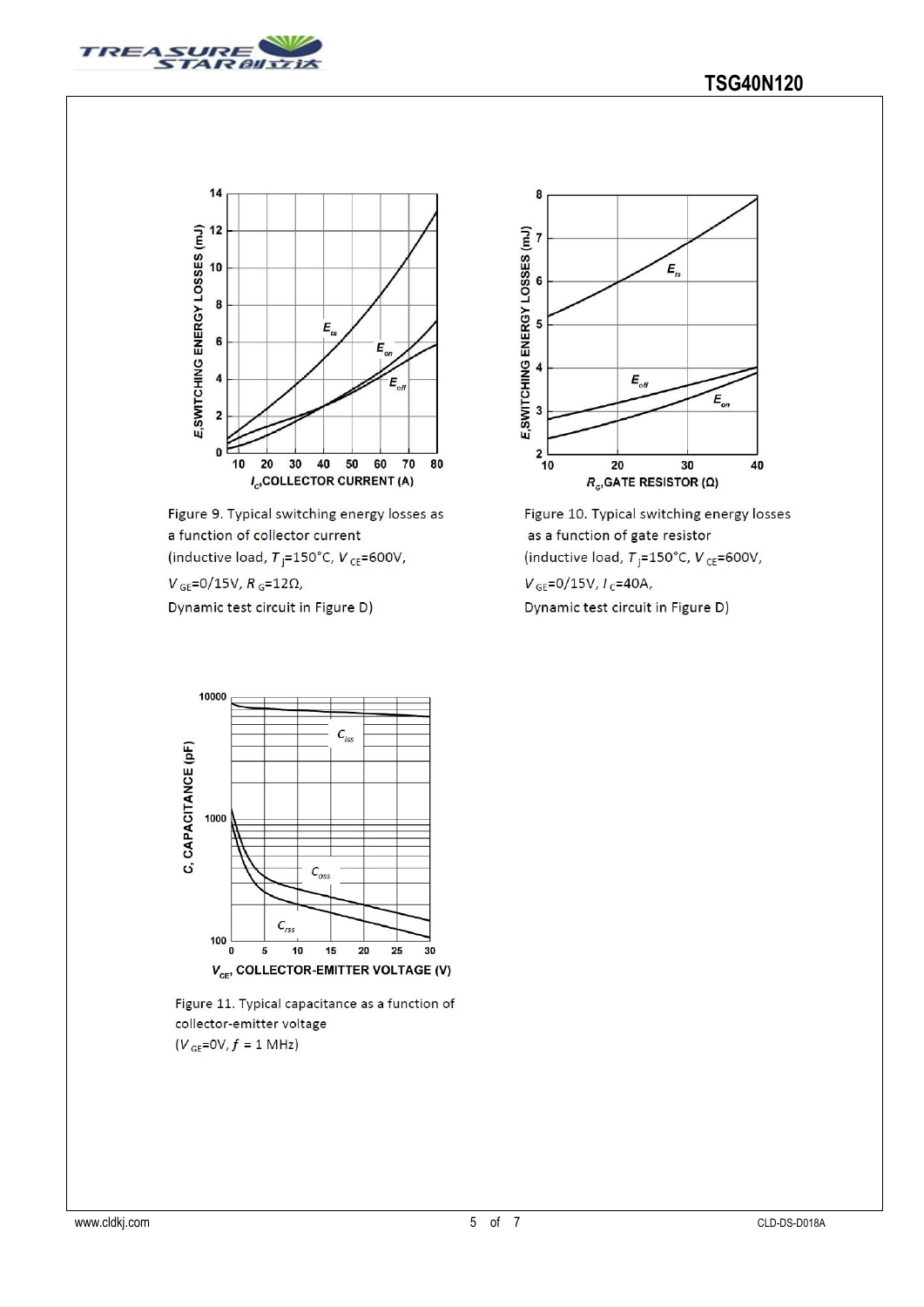

#### **Test circuits and waveforms**













Figure C. Definition of diodes switching characteristics

Figure D. Dynamic test circuit